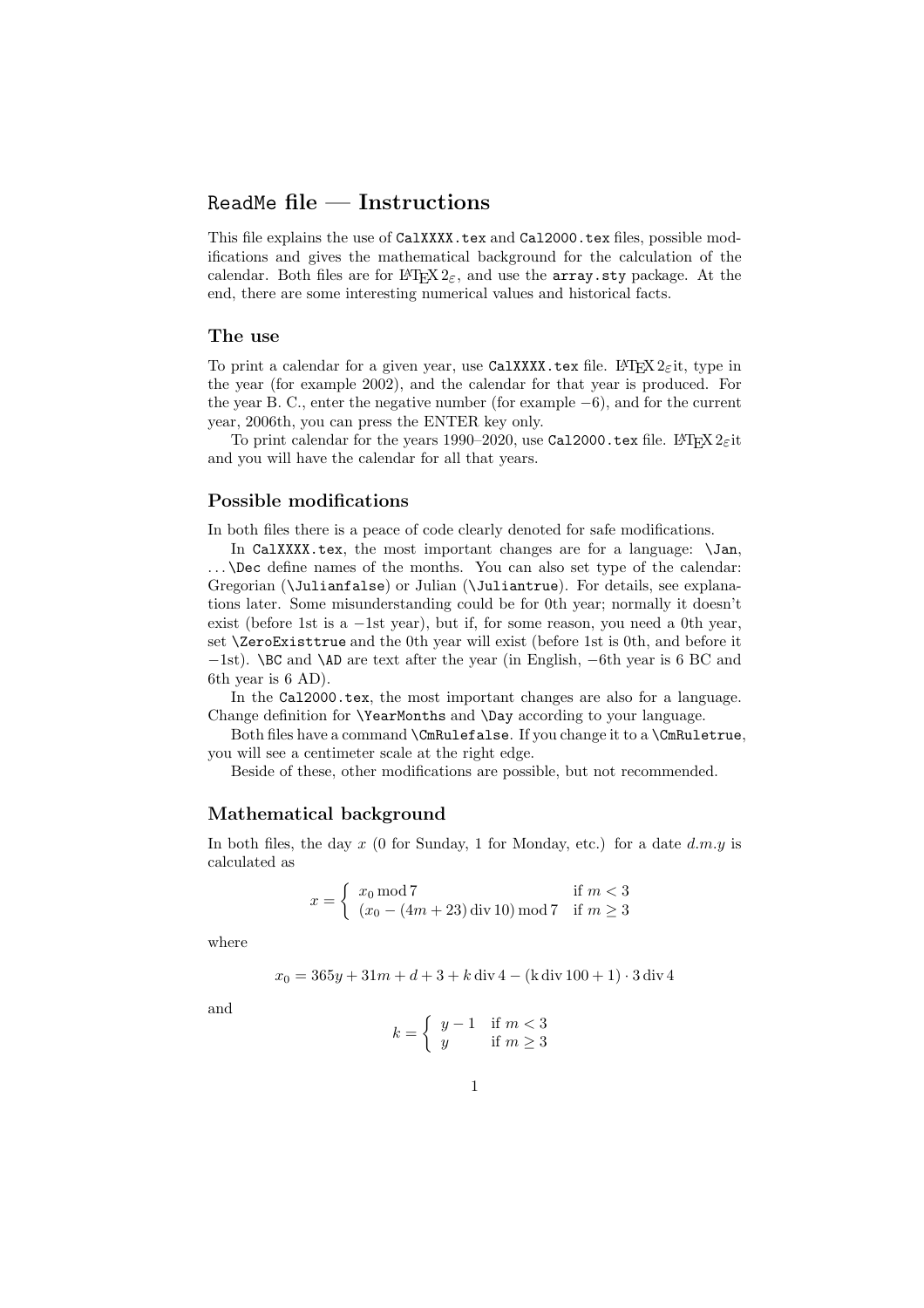This formulae are used in both files. In CalXXXX.tex, you can see how TEXcalculates. In Cal2000.tex, since the years 1990–2020 are fixed, there is no need to calculate anything, but the first day for all months for the years 1990–2020, are produced with the following Pascal code:

```
program cal(output);
var x,y,m,k: longint;
begin writeln('Year JFMAMJJASON D');
  for y:=1990 to 2020 do
  begin write(y, ' '');
    for m:=1 to 12 do
    begin x:=365*y+31*m+4; { 4=d+3 }
      if m < 3 then k:=y-1 else k:=y;
      x:=x+k div 4-(k div 100+1)*3 div 4;
      if m>=3 then x:=x-(4*m+23) div 10;
      x:=x \mod 7;write(' ' , x)end; writeln;
  end;
end.
```
## **Numerical values**

The lengths of solar (tropical) year and lunar month in days are

 $Y = 365.24219872, \quad M = 29.530588.$ 

(These are values for a period December 31st,  $1900$ , at  $12h$  — since it slowly decreases.) The solar calendar should have about 365.24 days in a year (on average), while the lunar calendar should have months of 29.5 days (usually, 30 and 29 alternately). The lunisolar calendar should have both, but the ratio of these two lengths  $Y/M = 12.36826706...$  is not an integer and most years should have 12 and leap years 13 months. In 432 BC, Athens astronomer Meton, discover that in 19 years there are almost exactly 235 lunar months  $(19 \times 12.36826706 = 234.997)$ . This became a base for all calendar with lunar months and solar year.

The Julian year has 365.25 days (on average), and the difference is 0.0078013  $\text{days} = 11'14''$  or 1 day in 128 years, while the Gregorian year has  $365.2425$  days, with the difference of  $0.0003013$  days =  $26''$  or 1 day in 3319 years. More precise calendar will follow from the expansion of the length of the tropical year in an infinite fraction

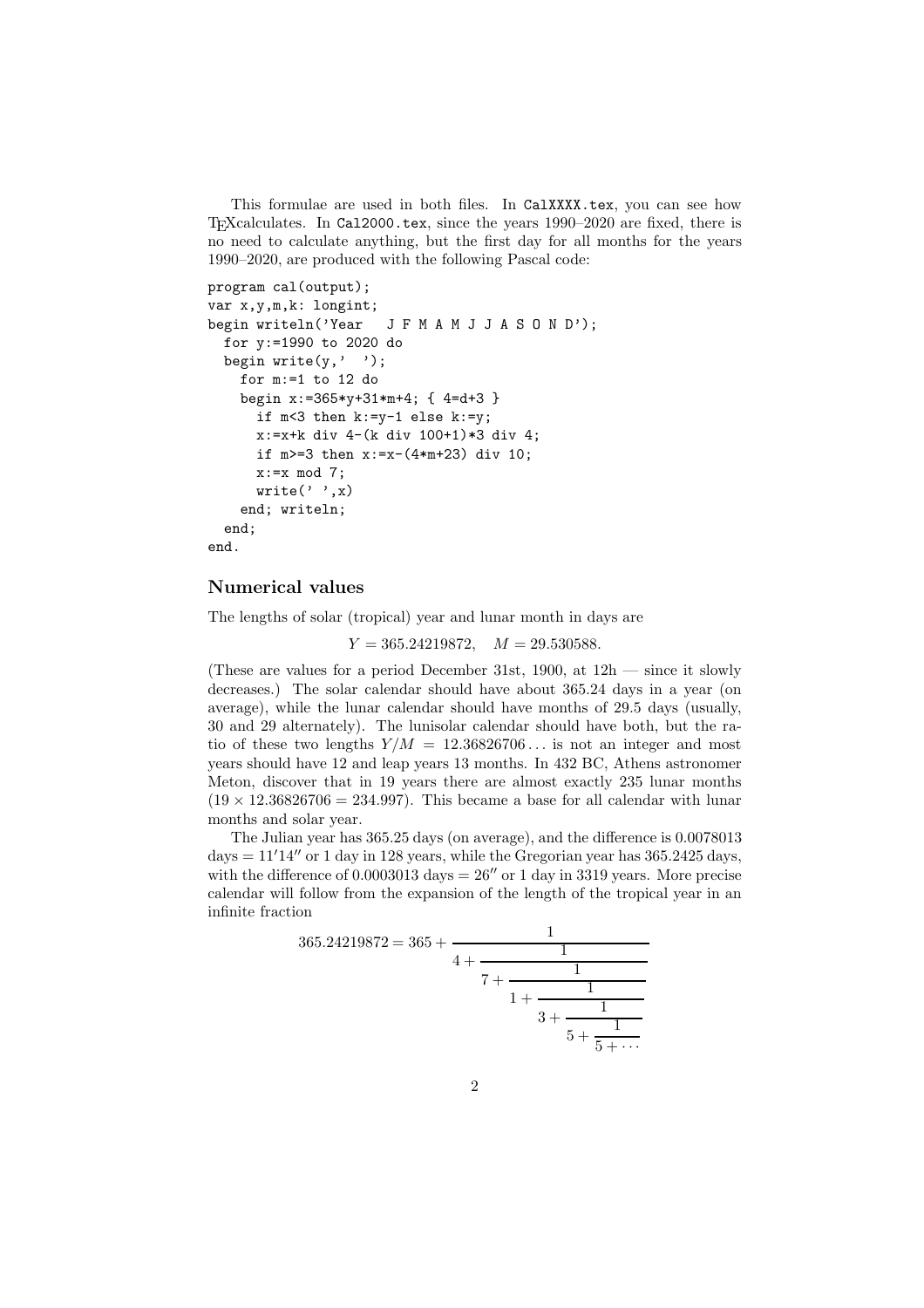With the first fraction only, we have  $365 + \frac{1}{4} = 365.25$  days, what is Julian year. With the first two fraction,  $365 + \frac{1}{4 + \frac{1}{7}} = 365 + \frac{7}{29} = 365.2414$  and with the three  $365 + \frac{8}{33} = 365.2424$  what is better then Gregorian year. With the four  $365 + \frac{31}{128} = 365.2421875$  with the difference 0.0000112 days = 1'' or 1 day in almost  $10000$  years. So, if in a cycle of 128 years we put 31 leap years, the calendar will be almost perfect.

## **Brief History**

In Babylon a calendar had 12 lunar months of 30 days each, with added extra month when necessary to keep the months in line with the seasons of the year. Later, a year of 354 days was introduced with 12 months with intercalations in the years 3, 6, 8, 11, 14, 17, and 19 of the 19-year cycle. In Iran, Zoroastrian calendar has year of 12 months of 30 days, plus five days, giving totally 365. The ancient Egyptians measured the solar year as 365 days, divided into 12 months of 30 days each, with 5 extra days at the end. About 238 BC King Ptolemy III added an extra day to every fourth year. In ancient Greece a lunar calendar was in use, with a year of 354 days. In Rome, the year had 10 months with 304 days and began with March. Two more months, January and February were added later in the 7th century BC. Furthermore, an extra month had to be intercalated approximately every second year.

In 45 BC Julius Caesar, upon the advice of the Alexandrian astronomer Sosigenes, decided to use a solar calendar similar to Egyptian. This calendar, known today the Julian calendar, had the normal year at 365 days, and the leap year, every fourth year, at 366 days. In this calendar January, March, May, July, September, and November had 31 days, other months 30 days, while February had 29 or 30 days. This calendar also established the order of the months and the days of the week as they exist in present-day calendars. Julius Caesar also changed the name of the month Quintilis to Julius (July). In 8 AD the emperor Caesar Augustus renamed the month Sextilis to Augustus (August), increased it to 31 days, reduced September and November to 30 days, and increased October and December to 31 days. Such complicated calendar was adopted by Christian church and spread to western world.

Since the year in Julian calendar was some longer then solar year, this discrepancy accumulated until by 1582 the error was 10 days. To fix it, Pope Gregory XIII issued a decree dropping 10 days from the calendar and order that century years divisible by 400 should be leap years only. Catholic states adopted this new calendar immediately, but other counties did that later. Britain adopted it in 1752, Denmark and the Dutch and German Protestant states in 1699-1700, Soviet Union in 1918, and Greece in 1923. The monarch republic Holy Mountain, in Greece, is only territory with the official use of the Julian calendar, but some Orthodox churches also keep the Julian calendar for religious use.

The Islamic calendar is a purely lunar. It has 12 lunar months alternately 30 and 29 days long. In each thirty years the 2nd, 5th, 7th, 10th, 13th, 16th, 18th,